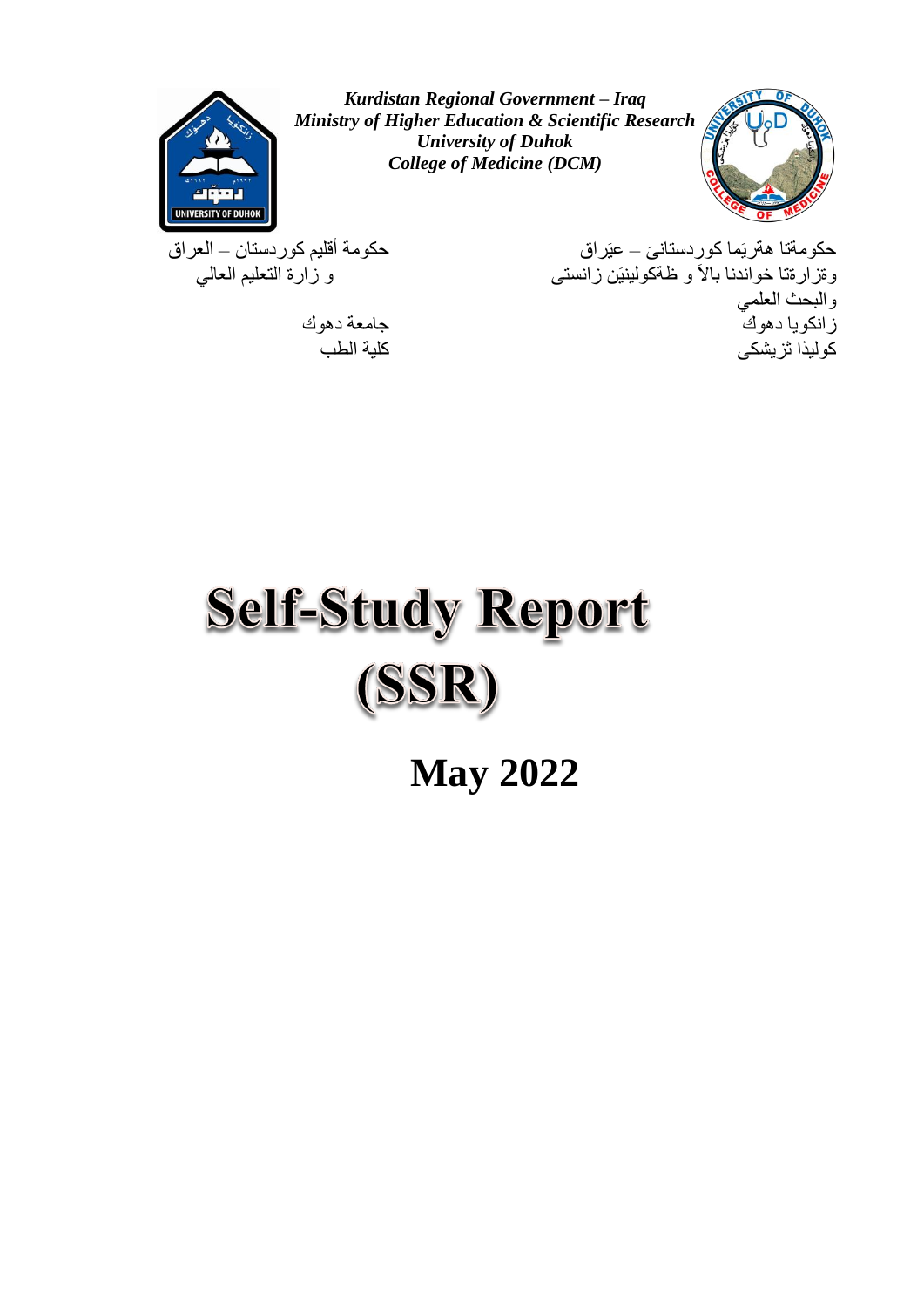



َى حكومةتا هةريَما كوردستان – عيَراق حكومة أقليم كوردستان – العراق حكومةتا هةريَما كوردستانــى ـــ عيَراق<br>وةزارةتا خواندنا بالاَ و ظةكولينيَن زانستى والبحث العلمي زانكويا دهوك جامعة دهوك جامعة دهوك جامعة دهوك جامعة دهوك جامعة دهوك جامعة دهوك جامعة دهوك جامعة دهوك جامعة دهوك<br>كوليدا تزيشكي كوليذا ثز يشكى

### **Kurdistan Regional Government – Iraq**

### Ministry of Higher Education & Scientific Research

## University of Duhok

### Duhok College of Medicine (DCM)

**May 2022**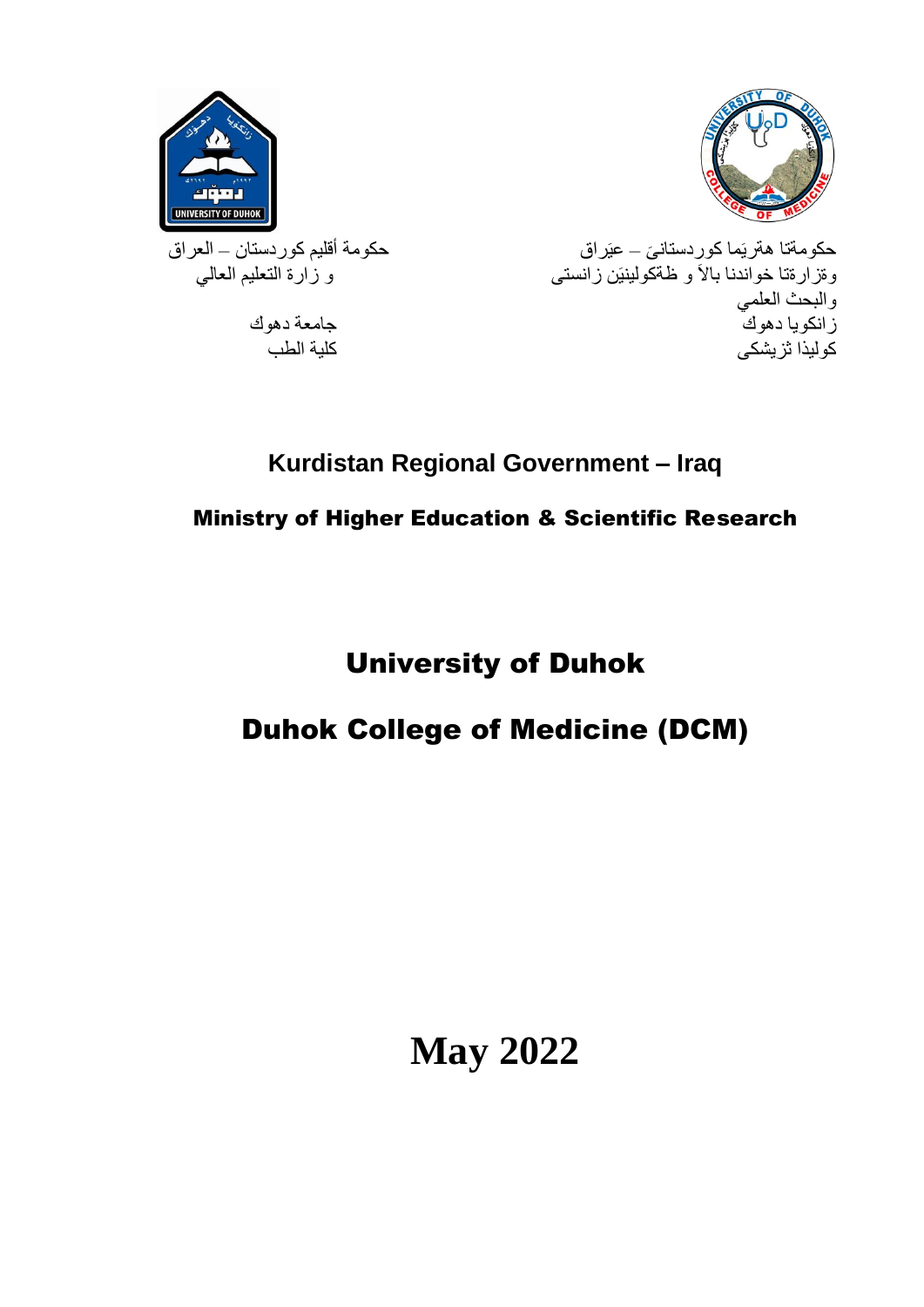#### **Dean's letter**

Duhok Medical College (DMC) was established in 1992 with the start of university of Duhok, it belongs to the Ministry of Higher Education as a component of the Iraqi higher education system in Kurdistan



region and one of the major academic centers in the region. Till now 1191 students had been graduated from DMC. For the academic year 2021-2022 we have 785 students (401 females and 384 males) distributed over six grades. Most of our graduates are contributing and supporting the health system through their hard work, professional skills and many others joined further studies and specialization degrees in international universities, Board specialization and post board (postdoctorate) study.

As a graduate of this college and a member of the academic and administrative staff of the college; I can say that our college has been improved in the past few years in different academic aspects, A significant improvement had been achieved in establishing new departments (like medical education department since 2016), updating the library and initiating scientific partnerships with national and international institutes.

Quality assurance and accreditation quality management has been adopted by DMC since 2008 concurrent with the college commitment to the standards of NCAMC.

Over the last four years (since 2018) the new curriculum of DMC (system-based Integrated Curriculum) was lunched and this new curriculum will support the students to get the expected learning outcomes as practitioner, professional, scholar and scientist. This system is internationally more accredited and highly acceptable than the classical one. The outcomes are encouraging as more professional doctors graduating. We hope to continue with this system successfully for the sake of students and future doctors.

Our vision aims for graduating competent tomorrow doctors whom are lifelong learners equipped with the fundamental knowledge, skills and attitudes enabling them to cope with the community needs and be actively involved in

change management toward improving the health system. The college is adopting the policy of equality and non- discrimination among students in terms of gender , ethnicity , religion or socioeconomic status , ensuring that all students regardless of their profile, feel safe, have equal access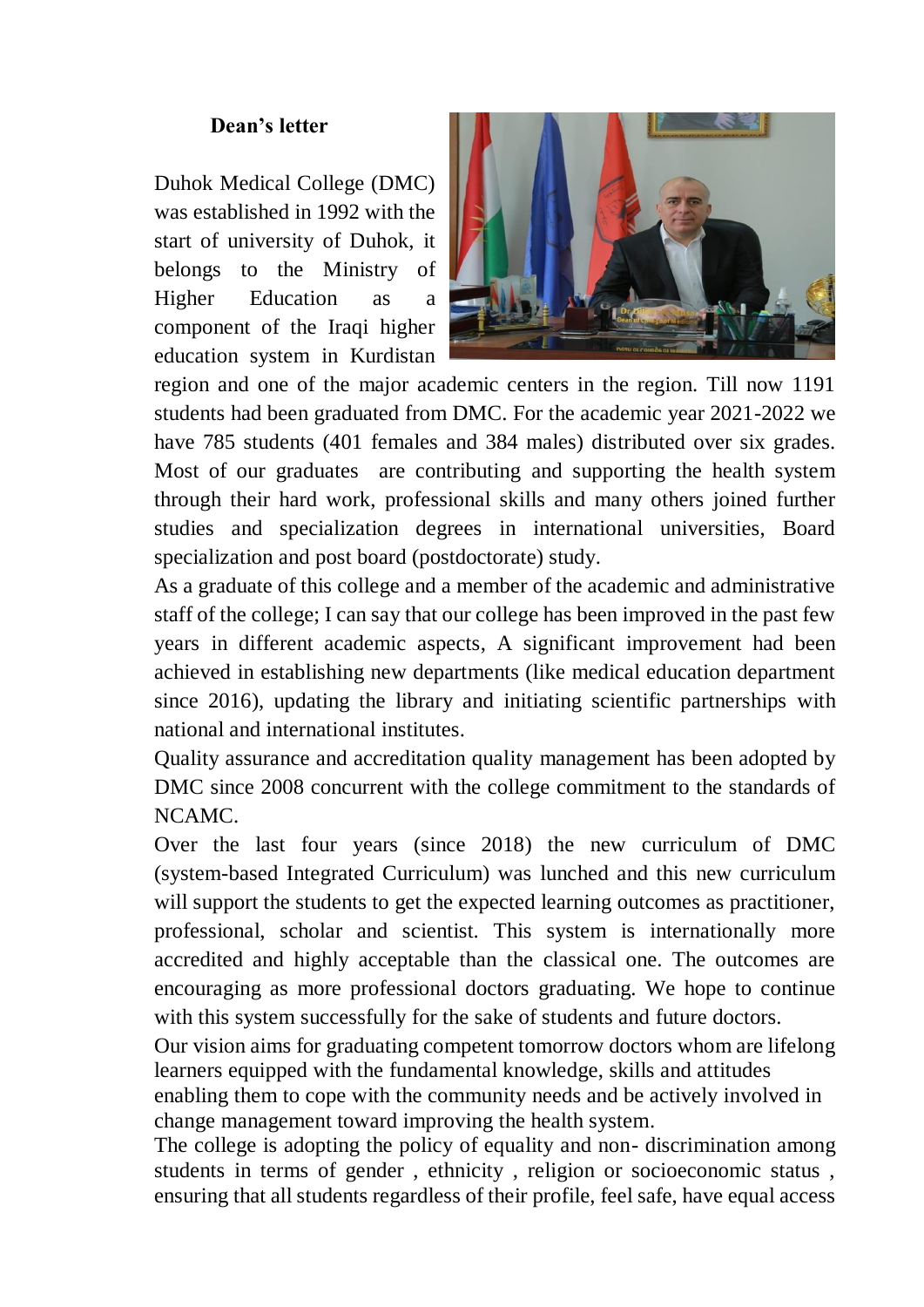to the same resources and facilities, giving them equal chances of success. The college policy also ensures the equality among the staff in treatment, privileges, rights and duties in delivering the curriculum.

We continue to build a community of academic faculty, students and staff with exceptional talents and helping our aspiring students become the compassionate, highly skilled health-care providers of tomorrow.

At the end I will say (self-belief and hard work will always earn you success)

Assistant Professor Dr. Dildar Haji Musa MBChB, FIBMS, FACS

Dean of College of Medicine University of Duhok 2022



*Kurdistan Regional Government – Iraq* 

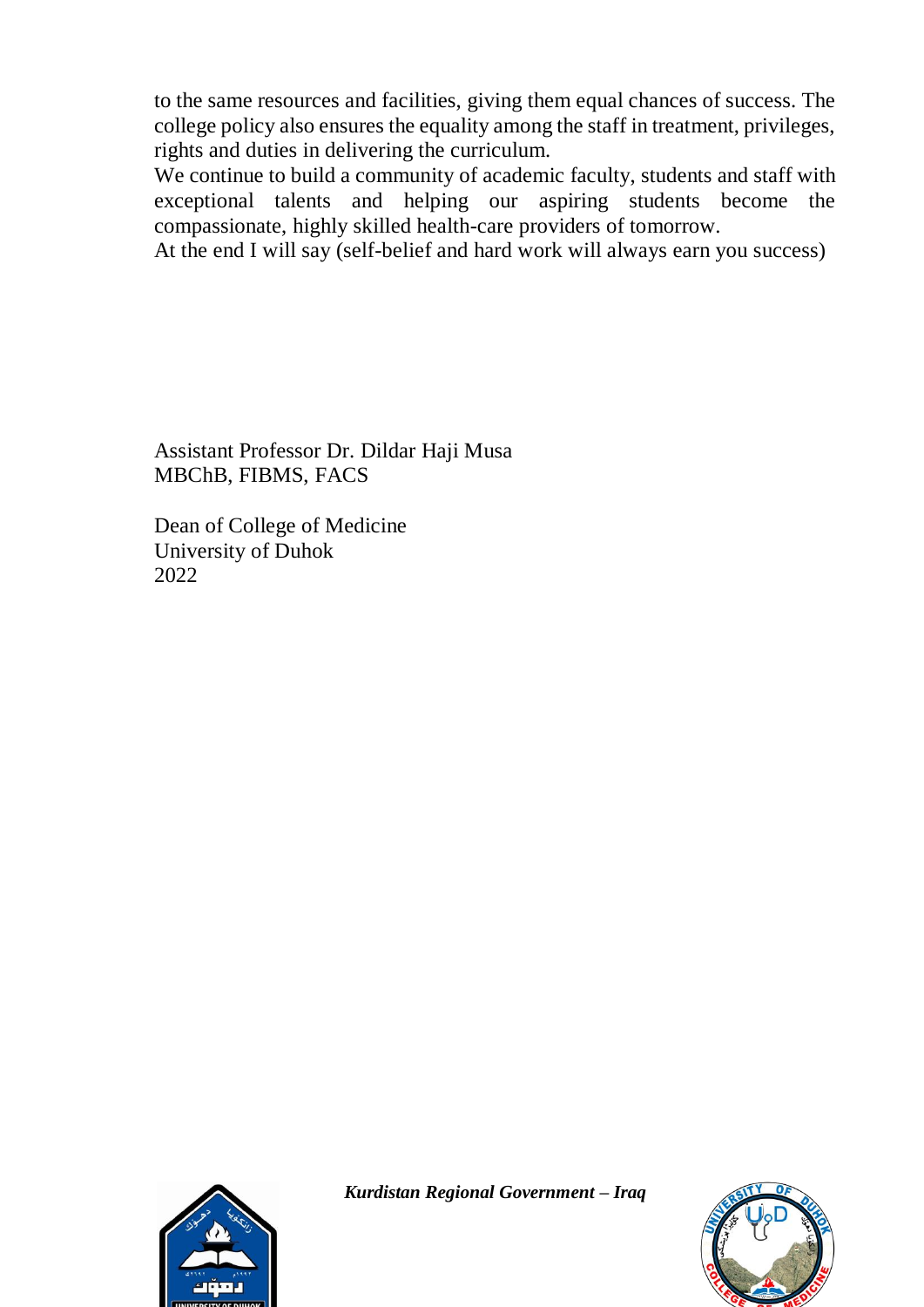*Ministry of Higher Education & Scientific Research University of Duhok College of Medicine (DCM)*

حكومة أقليم كوردستان – العراق<br>و زارة التعليم العالي

حکومةتا هةريَما کوردستانيَ ــ عيَراق و ةز ار ةتا خو اندنا بالاً و ظةكولينيَن ز انستى والبحث العلمي زانكويا دهوك بين المستخدم المستخدم والمستخدم والمستخدم المستخدم المستخدم المستخدم المستخدم المستخدم المستخدم ا<br>كو لبذا ثر يشكي كو ليذا ثز يشكى

# **Self-Assessment Report**  $(SAR)$

**Academic Year**

**2018 - 2019**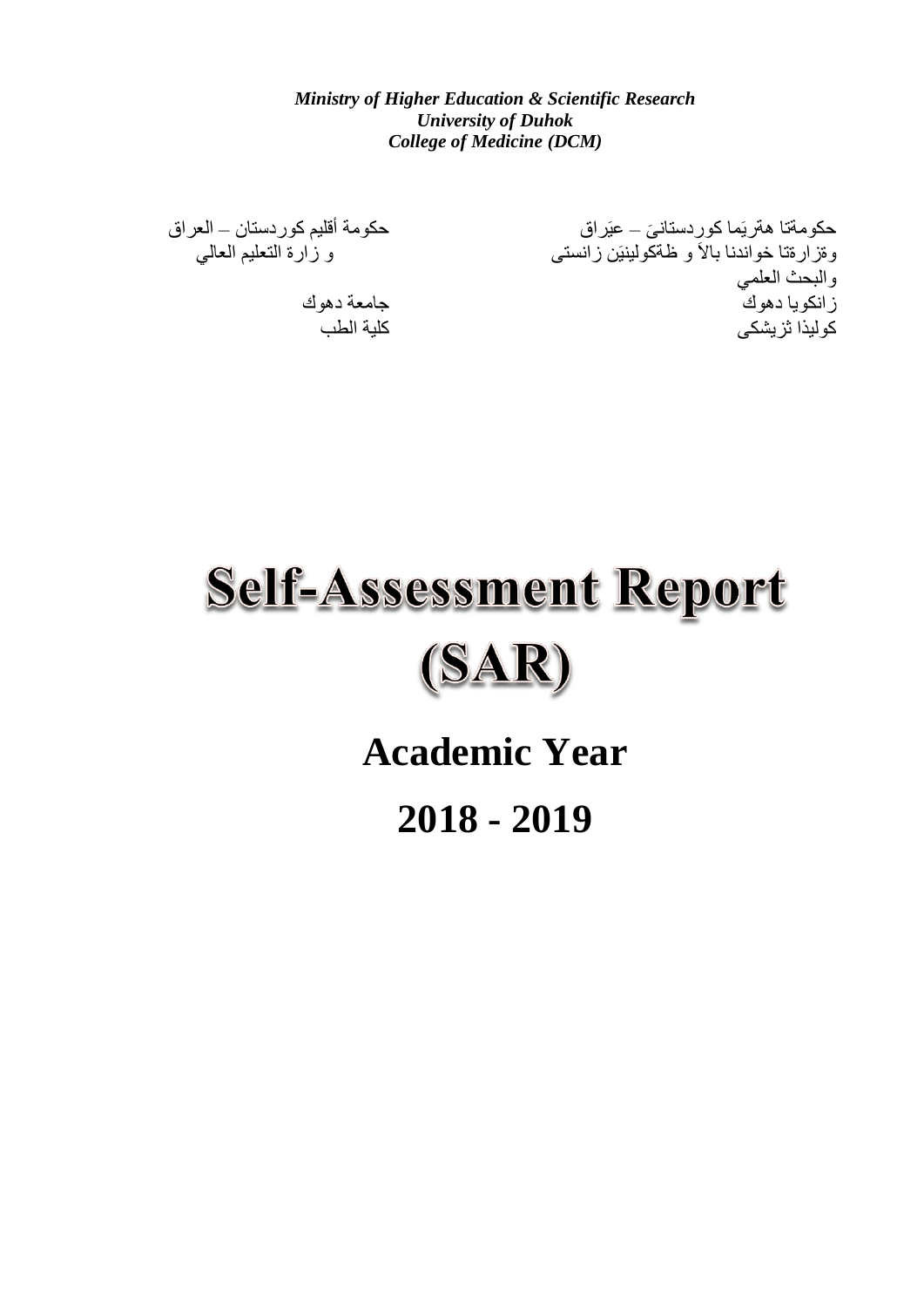



َى حكومةتا هةريَما كوردستان – عيَراق حكومة أقليم كوردستان – العراق .<br>وةزارةتا خواندنا بالاً و ظةكولينيَن زانستى مستخدم التعليم العالمي العالمي والبحث العلمي زانكويا دهوك جامعة دهوك جامعة دهوك جامعة دهوك جامعة دهوك جامعة دهوك جامعة دهوك جامعة دهوك جامعة دهوك جامعة دهوك<br>كه لبذا تزييشك كوليذا ثز يشكى

### **Kurdistan Regional Government – Iraq**

### Ministry of Higher Education & Scientific Research

## University of Duhok

### Duhok College of Medicine (DCM)

**Academic Year**

2018 – 2019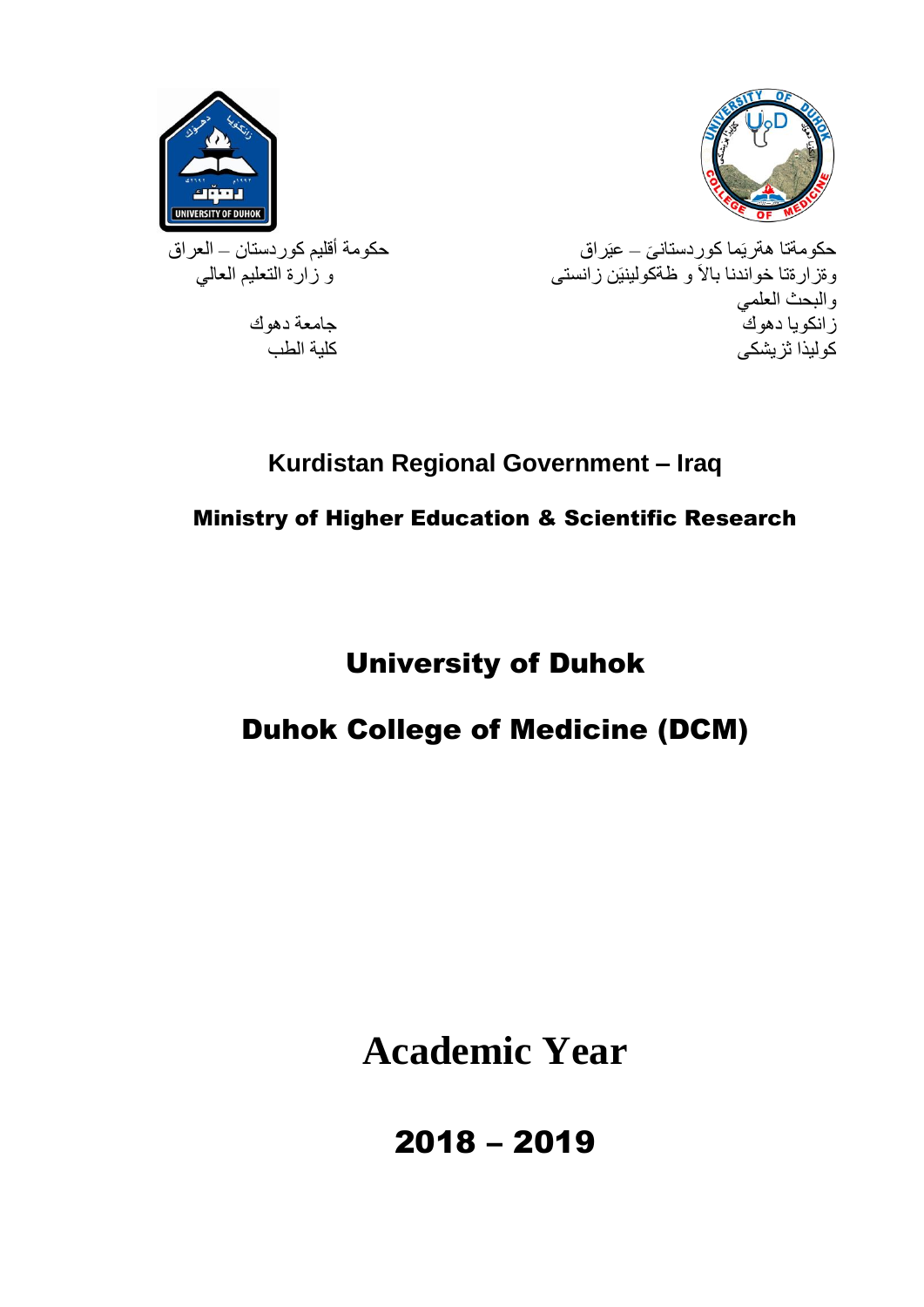#### **Dean's Letter**

Duhok College of Medicine (DCM) is a part of the Division of Health Sciences and a component of the Iraqi Health System in Kurdistan Region and the one of the academic health centers. The College accepted its first students in 1992 and is noted for the excellence of its educational and research programs. Seventy to eighty medical students register each year, selected from more than thousands applicants.



The great development in educational institutions, particularly in the modern school curriculum, makes crucial need to review all scientific, research, administrative, physical, technical, and in addition to its curriculum. A significant improvement had been achieved in building new departments, updating the library and initiating scientific partnerships with other universities and institutes.

Quality Assurance and Accreditation quality management has been adopted by DCM since 2008 concurrent with the college commitment to the standards of NCAMC. In 2016 the college established department of medical education development. The scientific services which are offered by the Ministry and its institutions become in compliance with the international quality standards taking into consideration the current and the future needs of the Iraqi society aiming at having qualified personnel who are capable of meeting these needs.

The college has also developed a partnership with different distinguished national and international universities, institutes and organizations. In addition to good relationships with Arab, Iraqi and Kurdistan Boards of Medical Specialization. This partnership assessed DCM using it's at most resources to train its faculty members to be active member and ready to participate in new curriculum within the next two years. The DCM focuses on key elements that will go into a new medical education model, such as focusing on critical thinking skills, within the framework of cognition and meta-cognition, moving away from more traditional method of medical education.

Active working groups are now in place dealing with these important subjects, which will dovetail with other elements to be incorporated into a new framework for educating the physician of the future, for example, clinical simulation, professionalism, and leadership skills.